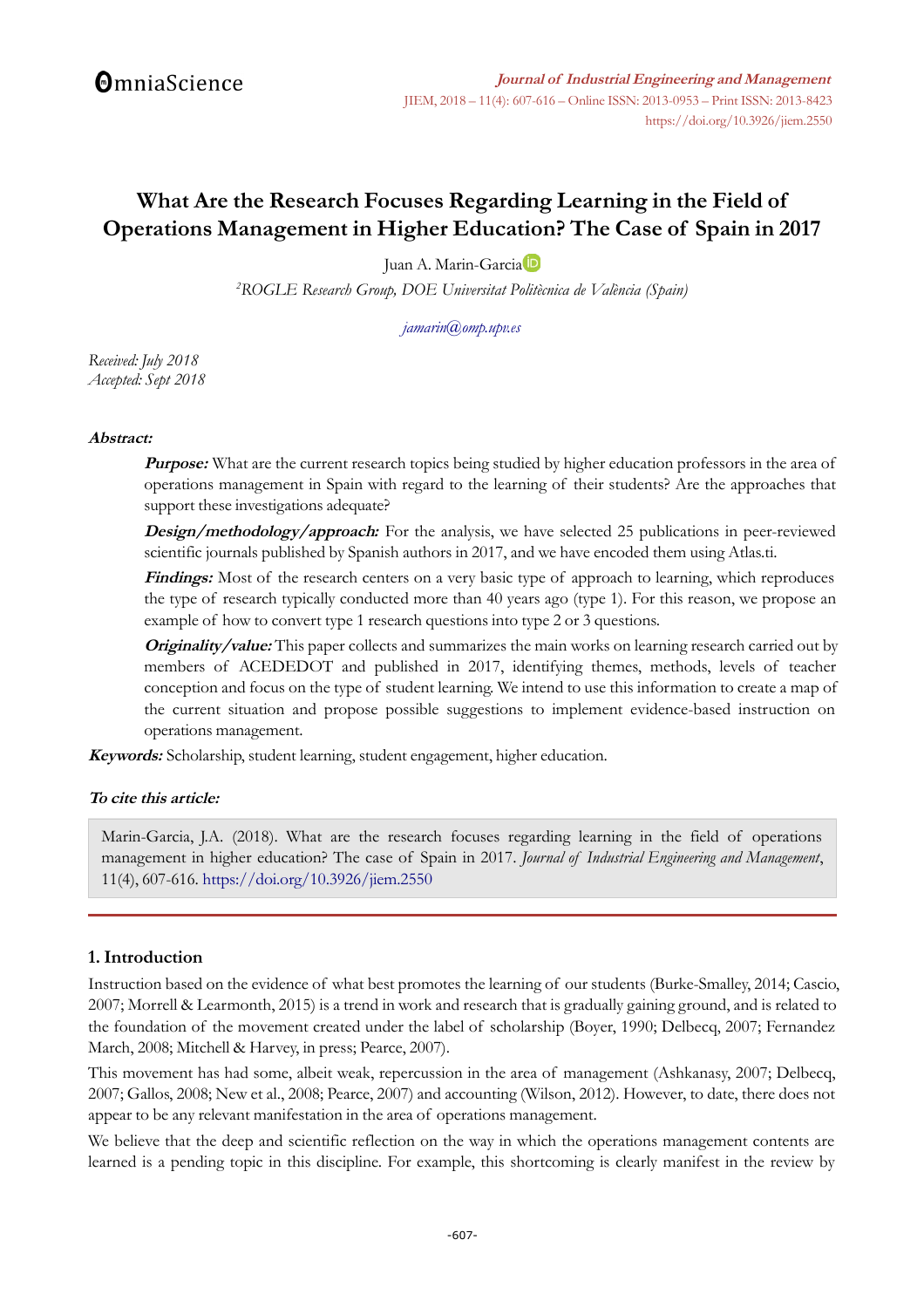Medina-López et al. (2011). This situation limits the impact or the efficiency of our work as scholars who not only conduct research, but primarily help transfer knowledge to students and professionals.

Furthermore, there has been a clear evolution in the meaning and implications of the levels of teaching conceptions and approaches to teaching (Gow & Kember, 1993; Kember, 1997; Kember & Gow, 1994; Prosser & Trigwell, 1997) and of the approaches to learning by students (superficial, strategic and in-depth) (Biggs & Tang, 2011 (1st edition 1999); Marton et al., 2005; Paricio Royo, 2013; Paricio Royo & Allueva Pinilla, 2011; Ramsden, 1992; Trigwell et al., 1999). All these classic developments in teaching have marked the methodology and focus of the research on learning at the end of the last century and the early part of this one.

However, this begs the question: Are operations management instructors taking advantage of these developments? What have we as university professors in the area been investigating over the last year? Are the approaches appropriate that support our research?

This research aims to collect and summarize the main works about research on learning in operations management conducted in Spain in 2017. This will be used to identify topics, methods, types of teaching approaches and focus on type of student learning. This will allow us to create a map of the current situation in this country, show a working protocol for other researchers to analyze broader periods of time or to cover other countries, and make possible suggestions for building an evidence-based teaching of operations management.

# **2. Objectives**

To identify research focuses on learning from the studies published in peer-reviewed scientific journals by professors of operations management who teach university courses in Spain (as part of a degree or master's program).

To reflect on how to improve research on learning in this area of corporate organization and its possible generalization to other academic fields.

## **3. Context**

In this research, we will work with two dimensions that will enable us to identify the research focuses (Table 1).

On the one hand, we will focus on the type of research questions and we will analyze the type of teaching approach that supports them (Kember, 1997; Prosser & Trigwell, 1997; Trigwell et al., 1999). We will characterize type 1 as those research questions that attempt to identify the best method/resource to achieve student learning. Type2 is focused on how the students learn, what the students do or what leads them to choose one learning approach over another. Type3 focuses its questions on identifying, in specific contexts, what good learning consists of and what students are learning during the course.

On the other hand, given that one of the variables that best explains the variability of the students' results or behaviors are the learning approaches that the student demonstrates (Marton et al., 2005), we will analyze which ones are present, explicitly or implicitly, in the published research.

Learning approaches that students choose can be classified into three types (Coffey & Gibbs, 2002; Gibbs & Coffey, 2000; Marton et al., 2005; Paricio Royo, 2013; Paricio Royo & Allueva Pinilla, 2011; Ramsden, 1992): superficial (routinely storing unconnected information), strategic (doing homework or displaying behaviors that are rated favorably by the teacher, for the maximum possible grade, with the minimum effort required) and deep (engaging passionately in the learning by providing meaning to the concepts of the subject and linking them to personal development).

The categories of learning approaches have a direct relationship to the categories into which the learning conceptions, teaching conceptions or learning outcomes can be grouped. For example, the strategic approach will often require the student, in almost all undergraduate courses, to show some abilities or to be able to apply knowledge in a known context (exam-type questions or exercises similar to those done in class) or match what is shown in grading rubrics, but they normally do not go beyond presenting coherent responses with only limited arguments, since they have not invested time in trying to understand them in depth.

In principle, the research under any of the types of teaching approaches may be related to any of the learning approaches. Therefore, for example, a type 3 investigation can give rise to identifying the outcomes of student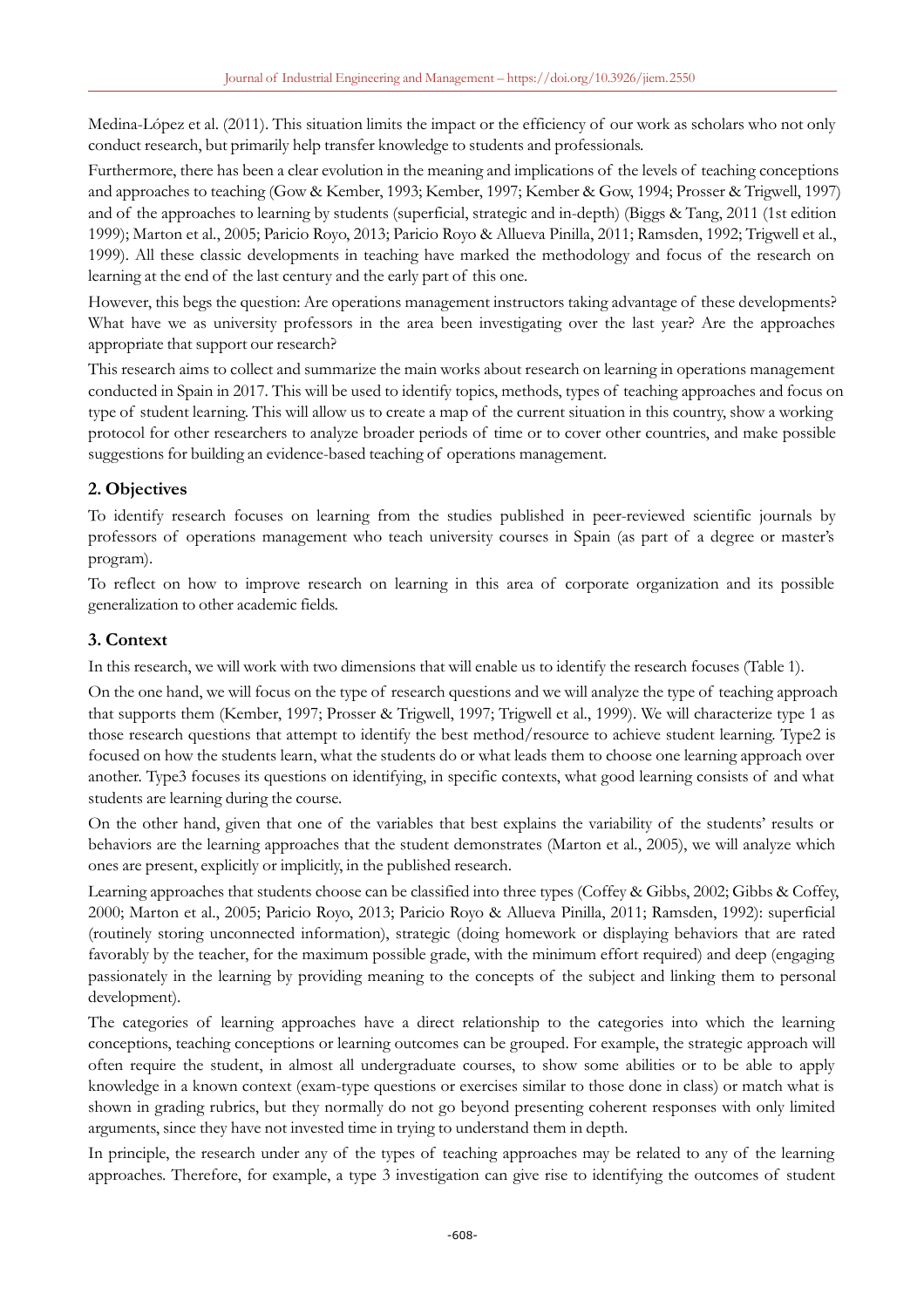learning and whether they merely reproduce information (superficial) or are able to understand it (deep). Similarly, a type 1 investigation can consider which is the best method for achieving in-depth learning by students.

In educational research, much progress has been made in general areas, but little has been accomplished with regard to specific aspects. That is to say, we have come a long way in terms of type 1 and 2 teaching approaches, but further research is needed on matters related to type 3. We must try to find out the external and internal factors that condition the learning of a subject in a particular context. To do this, the work of teachers investigating from their specific didactic fields is crucial (Fernandez March, 2008; Fernández March, 2010).

| <b>Research Focus</b>                                                                                                                                        |  | Approaches<br>to learning | Conception of<br>learning                                           | Conception of<br>teaching                                                | Learning<br>outcomes                                                                                                                |
|--------------------------------------------------------------------------------------------------------------------------------------------------------------|--|---------------------------|---------------------------------------------------------------------|--------------------------------------------------------------------------|-------------------------------------------------------------------------------------------------------------------------------------|
| Type 1<br>How do I teach?<br>Focused on teaching.<br>What is the best<br>method for?                                                                         |  | Superficial               | Storing information or<br>expanding knowledge<br>on a routine basis | Conveying<br>information/<br>Transmitting<br>knowledge                   | Incoherent lists of<br>information.<br>Reproduced brief<br>descriptions                                                             |
| Type 2<br>How do they learn?<br>Student-focused. What<br>do students do or<br>what leads them to<br>choose one learning<br>approach over<br>another?         |  | Strategic                 | Applying knowledge<br>and skills                                    | Directing active<br>learning                                             | Outline of coherent<br>responses without<br>support                                                                                 |
| Type 3<br>What do they learn?<br>Student-focused. What<br>does it mean to<br>learn/understand in<br>the context of my<br>course and how can I<br>measure it? |  | Deep                      | Giving meaning to<br>ideas and personal<br>development              | Facilitating deep<br>understanding and<br>enhancing<br>conceptual change | Complete,<br>substantiated<br>explanations.<br>Individual<br>conceptions on the<br>subject. Thinking<br>like professionals<br>think |

Table 1. Dimensions of analysis for research focuses. (Adapted from Entwistle, 2000; Kember, 1997; Paricio Royo, 2017; Paricio Royo & Allueva Pinilla, 2011)

# **4. Methodology**

We have only selected publications in peer-reviewed scientific journals for analysis. Works at conferences tend to suffer from incomplete methodological designs and show preliminary approaches which, if interesting, can be enriched in light of the opinions received at the conference to convert them into journal submissions. We believe that the works that have completed their academic journey in the conference phase and that have not been submitted to journals are incomplete or inconsequential works or works with low potential. Thus, their authors decide not to dedicate the effort needed to raise them up to a high-level academic discussion (such as that which may be fostered in the revision process and subsequent publication in scientific journals).

On the other hand, we believed that the course contents could be an important context variable (Entwistle & Ramsden, 2015). This is not only because of the differences that might appear in relation to the specific learning and/or teaching processes (for example, it might not be the same to teach physics or business management or structural calculation or psychology or literature), but also according to the cultural context that surrounds a group of teachers related to a specific academic discipline. The teachers of certain subjects may share the same basic qualifications or common research methods or the problems that get their attention or modes of interpreting reality. Therefore, in selecting publications, we will focus only on the context of Spanish universities and on one academic discipline (operations management).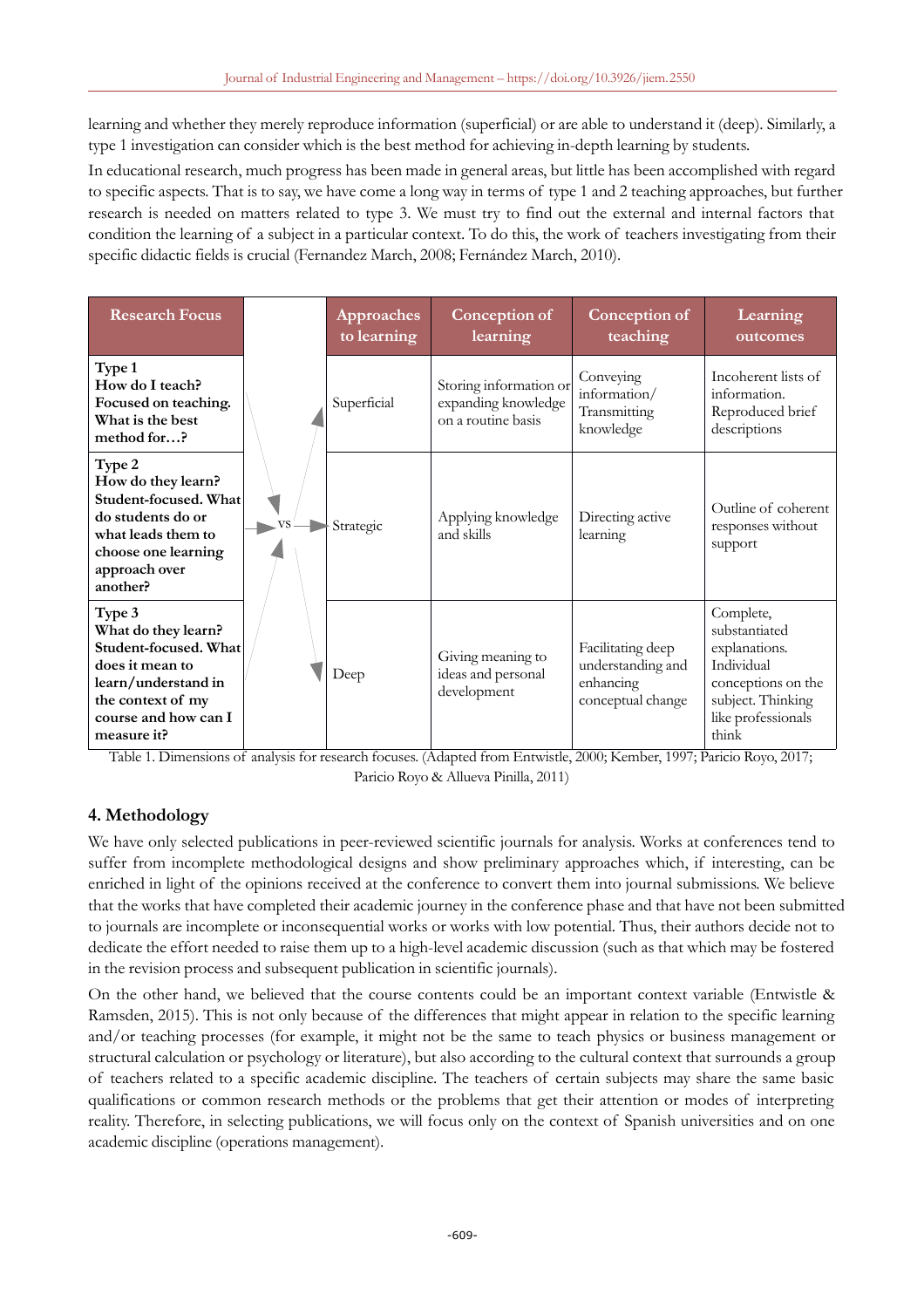The academic discipline of operations management in Spain falls within the scientific field of business sciences. The subjects in this discipline are usually present only in the degree or master's programs on business administration and in some of the engineering programs in the industrial branch (especially in the industrial engineering degree or in the industrial engineering master's degree). Perhaps for this reason, university professors of a course on operations management often have basic training in business administration or engineering. In Spain, there are two scientific associations to which university professors of operations management usually belong. On the one hand, there is ACEDEDOT, which is the operations and technology section of the Scientific Association of Economics and Business Administration (ACEDE). On the other hand, there is the association for the development of organizational engineering (ADINGOR). Although some professors belong to both associations, in general, we can state that ACEDEDOT is dominated by teachers with a more business administration profile, who are more closely linked to social sciences (although there are also engineers or people from the operational research area); while there is more of a presence of engineers in ADINGOR.

For this work, we will select articles related to university learning, published in 2017 by professors belonging to ACEDEDOT or ADINGOR. In addition, they must meet the criteria listed in Table 2.

After an initial literature search in which we identified 20 works, we contacted the professors of both associations either by email or in person, requesting them to send us the papers published on research in learning. As a result, we obtained 5 new works that form part of the total of 25 works that we will analyze.

Each of the selected works has been encoded, extracting the following information:

- Academic area of each of the authors: marked as "operations management" or "other" on the basis of the author's main publications, indexed in Scopus and Web of Science or Google Scholar, in the last 3 years (2014-2017)
- Research questions addressed in the article: the questions or contribution are explicitly established in the work
- For each contribution or research question:
	- Type of approach to instruction: type 1, type 2, type 3, undefined
	- Approaches to learning: superficial, strategic, deep, undefined
- Context information:
	- Academic level of the contribution: 1st/2nd year of the degree, 3rd/4th year of the degree, master's, undefined
	- Course subject to the study: if research focused on a specific course
	- Average group size (students enrolled per group): small (less than 20 students), medium (more than 20 and less than 60), large (more than 60 students), undefined
	- The name of the qualification of which the subject(s) are taught
	- University

The process of encoding and analysis has been carried out with the help of the Atlas.ti program (Claver-Cortés et al., 2018; Marin-Garcia, 2007; Morente & Ferràs, 2017).

| Inclusion criteria        | Published in scientific journals<br>During 2017<br>٠<br>Research whose main contribution concerns the learning of university students<br>At least one of the authors belongs to ACEDEDOT or ADINGOR and their lines of research<br>٠<br>and/or teaching have to do with operations management |
|---------------------------|-----------------------------------------------------------------------------------------------------------------------------------------------------------------------------------------------------------------------------------------------------------------------------------------------|
| <b>Exclusion criteria</b> | • Contributions to conferences, theses, blog entries, or other unpublished material<br>Research on aspects of operations management whose contribution is not associated with learning<br>The contribution does not apply to university students (it only focuses on professionals)<br>٠      |

Table 2. Inclusion and exclusion criteria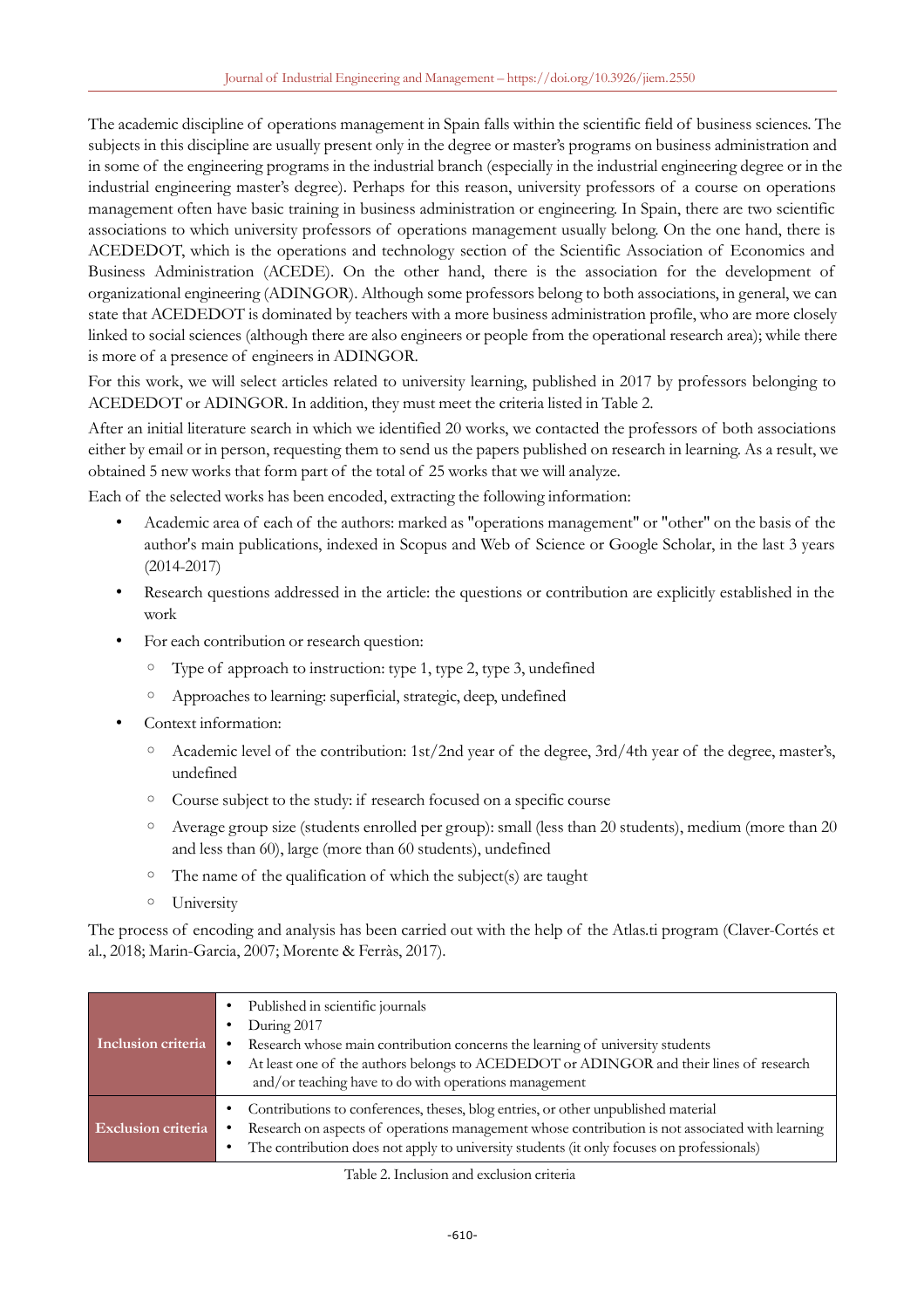### **5. Results**

In the 25 works analyzed, we found abundant disinformation to contextualize the experiences. Some works (between 4 and 6, depending on the variable to consider) have a generic approach and are not restricted to a specific context (university, degree, course, year of study or group size), because their contribution, in principle, is proposed as generalizable to any of these contexts. However, the rest of the works make reference to a specific experience. Seven of them explicitly state that they are contextualized in the business administration degree program, two others refer to electronic engineering, one to aerospace engineering and the other three including information about the degree are postgraduate studies (a master's degree in economics, another in business management and a university specialization in lean production). With regard to the courses, 7 are in operations management, 1 is on the supply chain, another is on lean production, another is on process improvement, two are on end-of-degree or master's projects and the other two are related to business organization. Given the selection criteria, it is not surprising that qualifications abound that are related to business administration, and that most of those contributing information are focused on subjects related to operations management. There is not much information about group size, but when it is provided, research on learning is usually conducted on courses with small groups (less than 20 students).

The research questions addressed by the works analyzed focus mainly on Type 1 approaches to conceptualization. 28 of the 33 research questions identified focus on what the professor does, and seek to justify the "best way to achieve something", either the best methodology for achieving a learning outcome by the students or the best method to assess what students have acquired (N is greater than 25 because some works have several questions/contributions, each of them in the same or different type of teaching or learning approach). Only in 5 cases have we detected signs that the contribution focuses on the student, either on how they learn or what it would be appropriate for them to learn in the course.

In Table 3 we can observe how most of the works have a Type 1 of research focus and, at the same time, they analyze a superficial learning approach. However, 4 of the works with Type 1 seek to reflect on the deep learning of students and three others on aspects that could be associated with strategic learning. Apart from that, there were 9 research questions that we could not associate with any particular learning approach, due to a lack of information.

By way of example, we present in Table 4 how a Type 1 research question could be transformed into a battery of questions that would place the focus of research on a Type 2 or Type 3 conceptualization of teaching.

| ID                                          | Type 1         | Type 2 | Type 3       | SAL-super      | SAL-strat    | SAL-deep       | SAL-<br>undef |
|---------------------------------------------|----------------|--------|--------------|----------------|--------------|----------------|---------------|
| (Alfalla-Luque et al., 2017)                |                | 1      |              |                |              |                | 1             |
| (Alhely et al., 2017)                       |                |        |              |                |              |                | $\mathbf{1}$  |
| (Álvarez-Gil et al., 2017)                  | $\overline{2}$ |        |              | 2              |              |                |               |
| (Andreu-Andrés et al.,<br>2017              | 1              |        |              |                |              |                | 1             |
| (Avella Camarero, 2017)                     |                |        | $\mathbf{1}$ | 1              |              | 2              |               |
| (Blanco & Sanchez-Ruiz,<br>2017)            | $\mathbf{1}$   |        |              |                |              |                | 1             |
| (Canós-Darós et al., 2017)                  |                |        |              |                |              |                | 1             |
| (De Burgos Jiménez et al.,<br>2017)         | $\mathbf{1}$   |        |              | $\mathbf{1}$   | $\mathbf{1}$ |                |               |
| (Díaz Garrido et al., 2017)                 | $\mathbf{1}$   |        |              | $\mathbf{1}$   |              |                |               |
| (Fernández-Zamora &<br>Arias-Aranda, 2017)  | 3              | 2      |              | $\overline{2}$ |              | $\mathfrak{Z}$ | 1             |
| (Fossas-Olalla et al., 2017)                | $\mathbf{1}$   |        |              | $\mathbf{1}$   | 2            |                |               |
| (García-Ramos &<br>Martínez-Campillo, 2017) | 1              |        |              |                |              | 1              |               |
| (Guitart-Tarrés et al., 2017)               | $\mathbf{1}$   |        |              |                |              |                | $\mathbf{1}$  |
| (López-Sánchez et al.,<br>2017)             | 1              |        |              | 2              |              |                |               |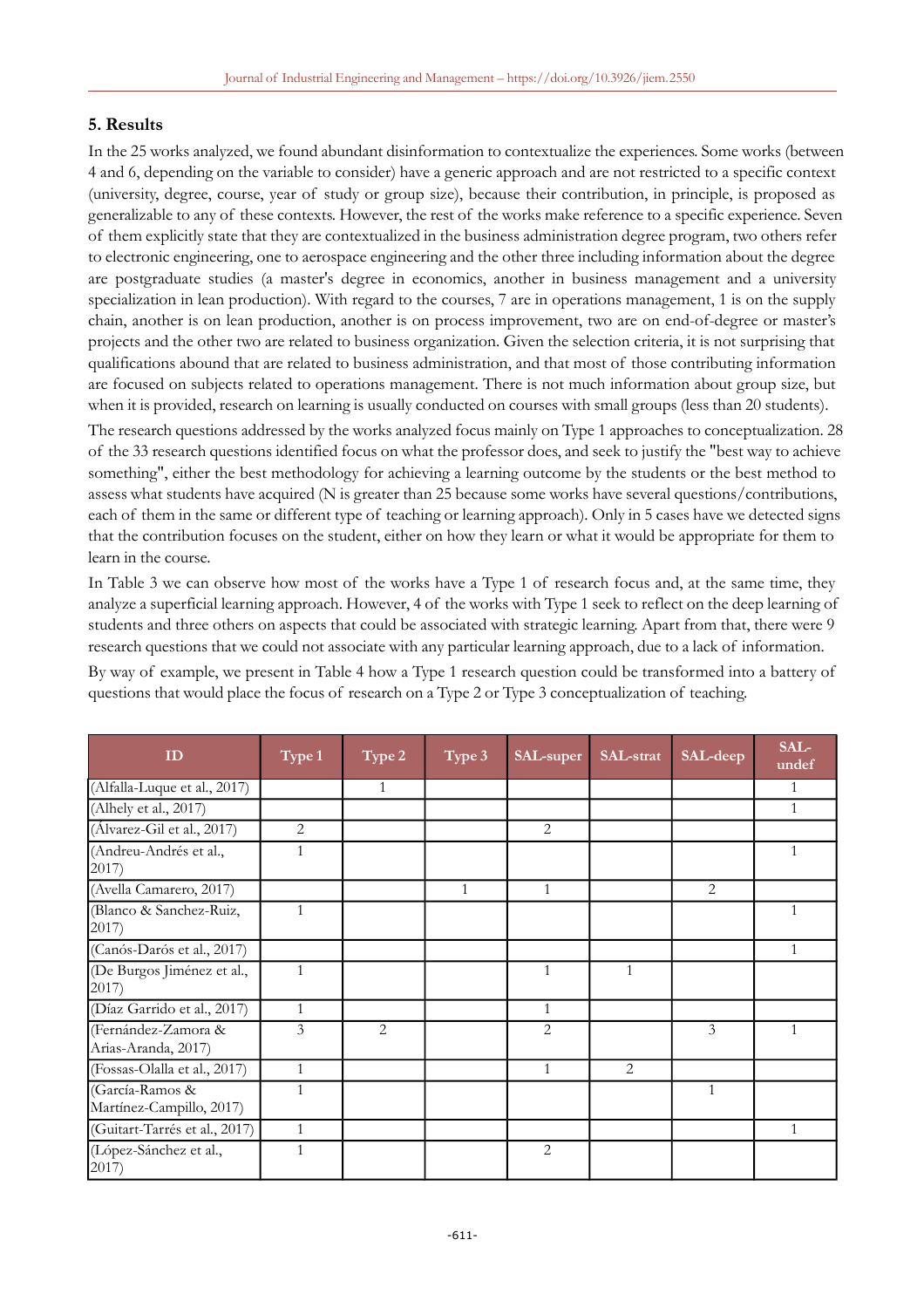| ID                                          | Type 1       | Type 2 | Type 3 | <b>SAL-super</b> | SAL-strat | SAL-deep       | SAL-<br>undef |
|---------------------------------------------|--------------|--------|--------|------------------|-----------|----------------|---------------|
| (Lopez Vargas & Real,<br>2017)              | $\mathbf{1}$ |        |        |                  |           |                | 1             |
| (Maqueira Marín et al.,<br>2017)            | $\mathbf{1}$ |        |        |                  |           |                | 1             |
| (Marimon & Berbegal-<br>Mirabent, 2017)     |              |        |        |                  |           |                |               |
| (Marin-Garcia et al., 2017)                 | 2            |        |        | 2                | 2         | $\overline{2}$ |               |
| (Martínez Jurado &<br>Moyano Fuentes, 2017) |              |        |        |                  |           |                |               |
| (Oltra Mestre et al., 2017)                 | $\mathbf{1}$ |        |        |                  |           | 1              |               |
| (Ramírez & García-<br>Villaverde, 2017)     | 1            |        |        | 1                |           | $\mathbf{1}$   |               |
| (Rosillo et al., 2017)                      | 2            |        |        | $\mathbf{1}$     |           |                |               |
| (Sanchez-Ruiz et al., 2017)                 | $\mathbf{1}$ |        |        |                  |           |                | $\mathbf{1}$  |
| (Vidal et al., 2017)                        | 2            |        |        | 1                |           |                |               |
| (Vidal-Carreras et al., 2017)               | $\mathbf{1}$ | 1      |        | 2                |           | $\mathbf{1}$   |               |
| Total                                       | 27           | 4      | 1      | 18               | 5         | 11             | 11            |

Table 3. Works and number of questions/contributions by teaching and learning approaches

| Instead of (type 1)                                                                                 | Express it in this manner (type 2 and type 3)                                                                                                                                                                                                                                                                                                                                                                                                                                                                                                                                                                                                                                              |
|-----------------------------------------------------------------------------------------------------|--------------------------------------------------------------------------------------------------------------------------------------------------------------------------------------------------------------------------------------------------------------------------------------------------------------------------------------------------------------------------------------------------------------------------------------------------------------------------------------------------------------------------------------------------------------------------------------------------------------------------------------------------------------------------------------------|
| Is gamification a good<br>teaching tool? or does<br>gamification help<br>students to learn<br>more? | What happens with students of the course XXXX in the 2017/2018 academic year when faced with<br>gamified activity (or set of activities) YYYY? Do they become more stressed or are they more<br>motivated? Is it only extrinsic motivation that is generated or does that motivation cause them to<br>invest more hours and, in addition, increase intrinsic motivation? Are they aimed only at the<br>outcomes highlighted in the gamification panel, or do they develop a deep learning with high<br>intensity in relation to the course objectives and, in addition, extend their personal goals? What<br>type of learning objectives/outcomes help build this gamification experience? |

Table 4. Example of a proposal for the reformulation of research questions to go from a type 1 to a type 2 and type 3 approach

# **6. Conclusions**

After the analysis carried out, it seems that the majority of the research is limited to a very basic approach that reproduces the usual type of investigations prior to 1980. This type of questions are considered obsolete, because they aspire to find a "silver bullet" that works successfully in any context and for any student. That is to say, if we teachers choose the correct method or activity, our students will achieve the expected learning results. It is as if the problem consisted of identifying the button or lever that activates the learning process in all of our students that leads to aligning them with the objectives that we propose, and devoting the effort required to achieve them.

However, the results of the last 30-40 years of research on learning seem to suggest that the mechanisms that guide the learning processes of the people enrolled in our courses are too complex and are the result of the interaction of too many variables to be able to conform to models as simple as those that support type 1 investigations. Therefore, the research that may be useful at this time is that representing type 2, or even better, type 3.

As limitations to this work, we have only analyzed the publications from the last year (2017) and from a subset of Spanish university professors in the area. It would be desirable in future research to expand to publications in recent years. For example, it could extend back to 2012, to incorporate the new contributions following Medina-Lopez et al. (2011). Furthermore, the identification of articles has been carried out on the basis of the responses from potential authors. This procedure may have resulted in false negatives due to the lack of response or an oversight by the authors. Future research could use the updated review by Medina-Lopez et al. (2011), restricting it to the most recent years and Spanish authors.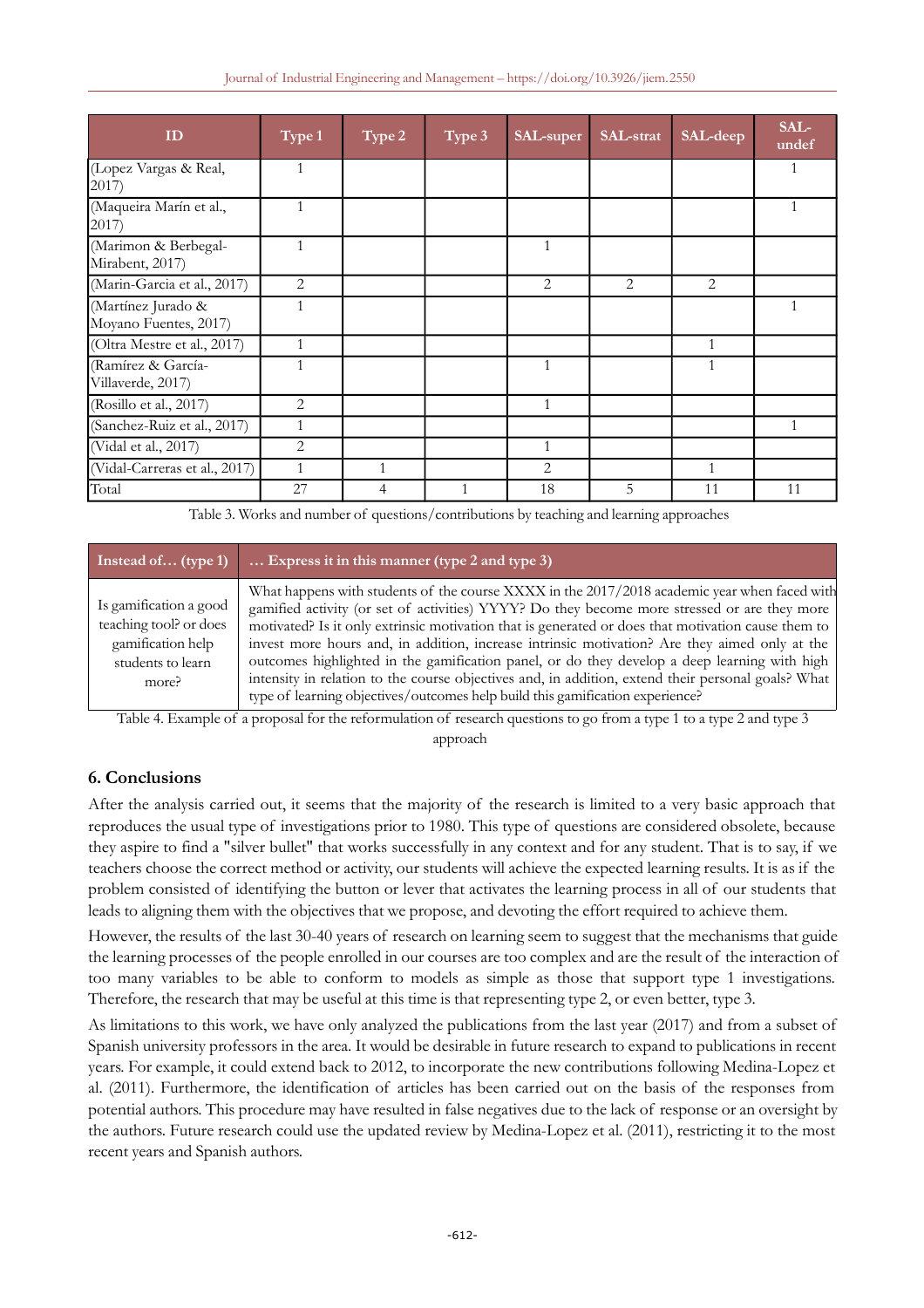We understand that the reflections arising from the results cannot be generalized to all of the learning research conducted by Spanish university professors without performing similar studies in other areas of knowledge.

## **Declaration of Conflicting Interests**

The author declared no potential conflicts of interest with respect to the research, authorship, and/or publication of this article. Preliminary versions of this research were presented in the following conferences: Marin-Garcia, Juan A. (2018). Focos de investigación sobre aprendizaje universitario en el área de dirección de operaciones. Congreso In-Red 2018. UPV, 19-20 July 2018 (Valencia-Spain); and Marin-Garcia, Juan A. (2018). ¿Qué se investiga sobre aprendizaje de DO en España? IX Workshop in Operations Management and Technology. CUD-Universidad de Zaragoza 12-13 April 2018 (Zaragoza-Spain).

## **Funding**

The author received no financial support for the research, authorship, and/or publication of this article.

### **References**

- Alfalla-Luque, R., Garrido-Vega, P., Del Mar González-Zamora, M., Medina-López, C., & Sacristán-Díaz, M. (2017). Un análisis sobre las causas de abandono de los trabajos fin de máster an analysis of the causes of master's thesis dropouts. *Working Papers on Operations Management*, 8, 32-49. <https://doi.org/10.4995/wpom.v8i0.7114>
- Alhely, B., Chávez, C., & Miguel-Dávila, J.-Á. (2017). Experiencia docente de aplicación de kaizen en una empresa teaching experience of application of kaizen in a company. *Working Papers on Operations Management,* 8, 58-61.
- Álvarez-Gil, M. J., Montes-Sancho, M. J., & Tachizawa, E. M. (2017). A first approximation to the spocs-fc in the context of the supply chain management. *WPOM-Working Papers on Operations Management*, 8, 151-163. <https://doi.org/10.4995/wpom.v8i0.7198>
- Andreu-Andrés, M. A., Marín-García, J. A., & García-Carbonell, A. (2017). El barómetro incode como herramienta de autoevaluación de las competencias de innovación the barometer incode as a self-assessment tool of innovation competencies. *REDU Revista de Educación Universitaria*, 15(152), 275-294.
- Ashkanasy, N. (2007). Critiques of management education and scholarship and suggestions for change. *Academy of Management Learning & Education*, 6(1), 102. <https://doi.org/10.5465/amle.2007.24401706>
- Avella Camarero, L. (2017). Estrechando los lazos universidad-empresas: Puesta en marcha del programa especialista en do y lean 6 sigma en respuesta a la demanda formativa de la industria. *Working Papers on Operations Management*, 8, 54-57.
- Biggs, J., & Tang, C. (2011) (). *Teaching for quality learning at university* (1st Ed. 1999). New York: McGraw-Hill Education, SRHE and Open University Press.
- Blanco, B., & Sanchez-Ruiz, L. (2017). Fomentar el contacto con el mundo empresarial a través del trabajo fin de grado: Una experiencia aplicada a la temática de subcontratación encouraging contact with the business world through the final year project: An experience applied to the outsourcing field. *Working Papers on Operations Management*, 8, 62-66. <https://doi.org/10.4995/wpom.v8i0.7159>
- Boyer, E. L. (1990). *Scholarship reconsidered. Priorities of the professoriate.* Princeton, NJ: Carnegie Foundation for the Advancement of Teaching.
- Burke-Smalley, L. A. (2014). Evidence-based management education. *Journal of Management Education*, 38(5), 764- 767. <https://doi.org/10.1177/1052562914529418>
- Canós-Darós, L., Morera, C. P., Santandreu Mascarell, C., Pilar, Y., & Vidal-Carreras, I. (2017). La evaluación de la enseñanza: Algunas reflexiones evaluation of teaching: Some reflections. *Working Papers on Operations Management*, 8, 67-71. <https://doi.org/10.4995/wpom.v8i0.7163>
- Cascio, W. F. (2007). Evidence-based management and the marketplace for ideas. *Academy of Management Journal*, 50(5), 1009-1012. <https://doi.org/10.5465/amj.2007.27151942>
- Claver-Cortés, E., Zaragoza-Sáez, P., & González Illescas, M. (2018). Intellectual capital management: An approach to organizational practices in ecuador. *Intangible Capital,* 14(2), 270-285.<https://doi.org/10.3926/ic.1158>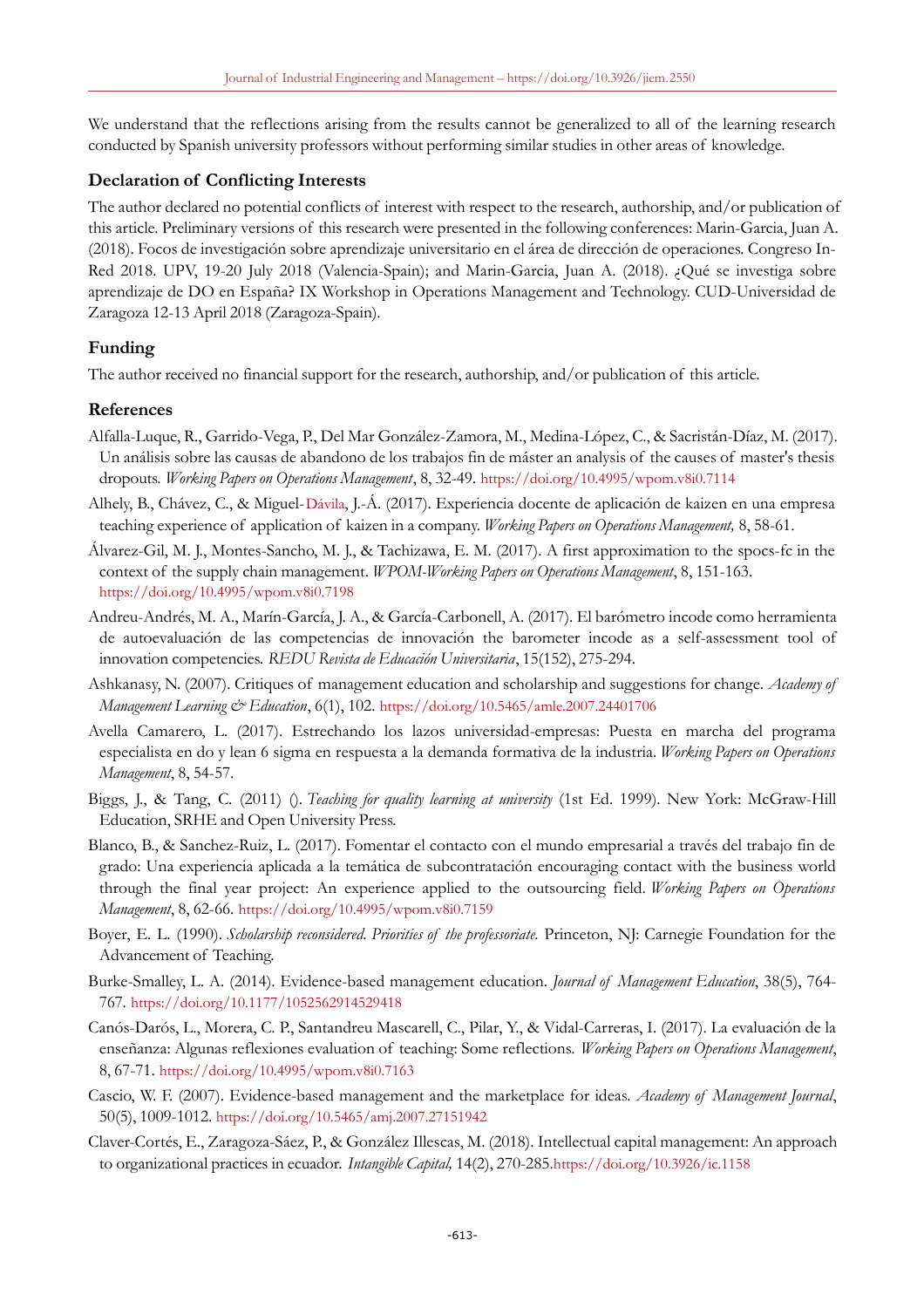- Coffey, M., & Gibbs, G. (2002). Measuring teachers' repertoire of teaching methods. *Assessment and Evaluation in Higher Education,* 27(4), 383-390. <https://doi.org/10.1080/0260293022000001382>
- De Burgos Jiménez, J., Felipe, J., Guerrero, J., & Tarifa Fernández, J. (2017). Creación de materiales didácticos para trabajos fin de estudios en gestión de la cadena de suministro creation of didactic materials for dissertation in supply chain management. *Working Papers on Operations Management*, 8, 19-26. <https://doi.org/10.4995/wpom.v8i0.7107>
- Delbecq, A. L. (2007). Scholarship and teaching that matters: Juxtaposing inner freedom with street-smart credibility. *Journal of Management Education*, 31, 376-391. <https://doi.org/10.1177/1052562906298441>
- Díaz Garrido, E., Martín-Peña, M. L., & Sánchez-López, J. M. (2017). The impact of flipped classroom on the motivation and learning of students in operations management. *WPOM-Working Papers on Operations Management,* 8, 15-18. <https://doi.org/10.4995/wpom.v8i0.7091>
- Entwistle, N. (2000). Promoting deep learning through teaching and assessment. In L. Suskie (Ed.., *Assessment to promote deep learning: Insight from aahe's 2000 and 1999 assessment conferences* (pp. 78). Washington: American Association for Higher Education.
- Entwistle, N., & Ramsden, P. (2015). *Understanding student learning* (routledge revivals): Routledge (1st Ed. 1983).
- Fernández-Zamora, J. C., & Arias-Aranda, D. (2017). Implementation of a gamification platform in a master degree (master in economics). *WPOM-Working Papers on Operations Management*, 8, 181-190. <https://doi.org/10.4995/wpom.v8i0.7431>
- Fernandez March, A. (2008). Training teachers in higher education. *Teoría de la Educación*, 20, 275-312.
- Fernández March, A. (2010). La evaluación orientada al aprendizaje en un modelo de formación por competencias en la educación universitaria. Revista de Docencia Universitaria, 8(1), 11-34. <https://doi.org/10.4995/redu.2010.6216>
- Fossas-Olalla, M., Minguela-Rata, B., Fernández-Menéndez, J., & Giménez-Fernández, E. (2017). Experiencia de aprendizaje mediante el uso de una app en los estudios de grado learning experience using an app in bachelor degree. *Working Papers on Operations Management*, 8, 92-100. <https://doi.org/10.4995/wpom.v8i0.7175>
- Gallos, J. V. (2008). Charting a new course for the scholarship of management teaching and learning: Future directions, powerful opportunities, a hopeful future. *Journal of Management Education*, 32(5), 535-540. <https://doi.org/10.1177/1052562908324357>
- García-Ramos, C., & Martínez-Campillo, A. (2017). The service-learning methodology applied to operations management: From the operations plan to business start up. *WPOM-Working Papers on Operations Management*, 8, 171-176. <https://doi.org/10.4995/wpom.v8i0.7200>
- Gibbs, G., & Coffey, M. (2000). Training to teach in higher education: A research agenda. *Teacher Development*, 4(1), 31-44. <https://doi.org/10.1080/13664530000200103>
- Gow, L., & Kember, D. (1993). Conceptions of teaching and their relationship to student learning. *British Journal of Educational Psychology,* 63(1), 20-23. <https://doi.org/10.1111/j.2044-8279.1993.tb01039.x>
- Guitart-Tarrés, L., Núñez-Carballosa, A., Jaría Chacón, N., Achcaoucaou, F., Cruz-Cázares, C., Miravitlles, P., & Huertas García, R. (2017). Playing in operations management. *WPOM-Working Papers on Operations Management,* 8, 81-85. <https://doi.org/10.4995/wpom.v8i0.7171>
- Kember, D. (1997). A reconceptualisation of the research into university academics' conceptions of teaching. *Learning and Instruction*, 7(3), 255-275. [https://doi.org/10.1016/S0959-4752\(96\)00028-X](https://doi.org/10.1016/S0959-4752(96)00028-X)
- Kember, D., & Gow, L. (1994). Orientations to teaching and their effect on the quality of student learning. *The Journal of Higher Education*, 65(1), 58-74. <https://doi.org/10.2307/2943877>
- López-Sánchez, J. I., Fossas-Olalla, M., Rodríguez-Duarte, A., & Sandulli, F. (2017). A new way to learn. The use of an app (blunder) to manage knowledge with higher education students. *WPOM-Working Papers on Operations Management*, 8(0), 86-91. <https://doi.org/10.4995/wpom.v8i0.7174>
- Lopez Vargas, C., & Real, J. C. (2017). Effects of the "iigsaw" technique on student ' learning competences within operations management. *Revista de métodos cuantitativos para la economía y la empresa*, 24, 220-249.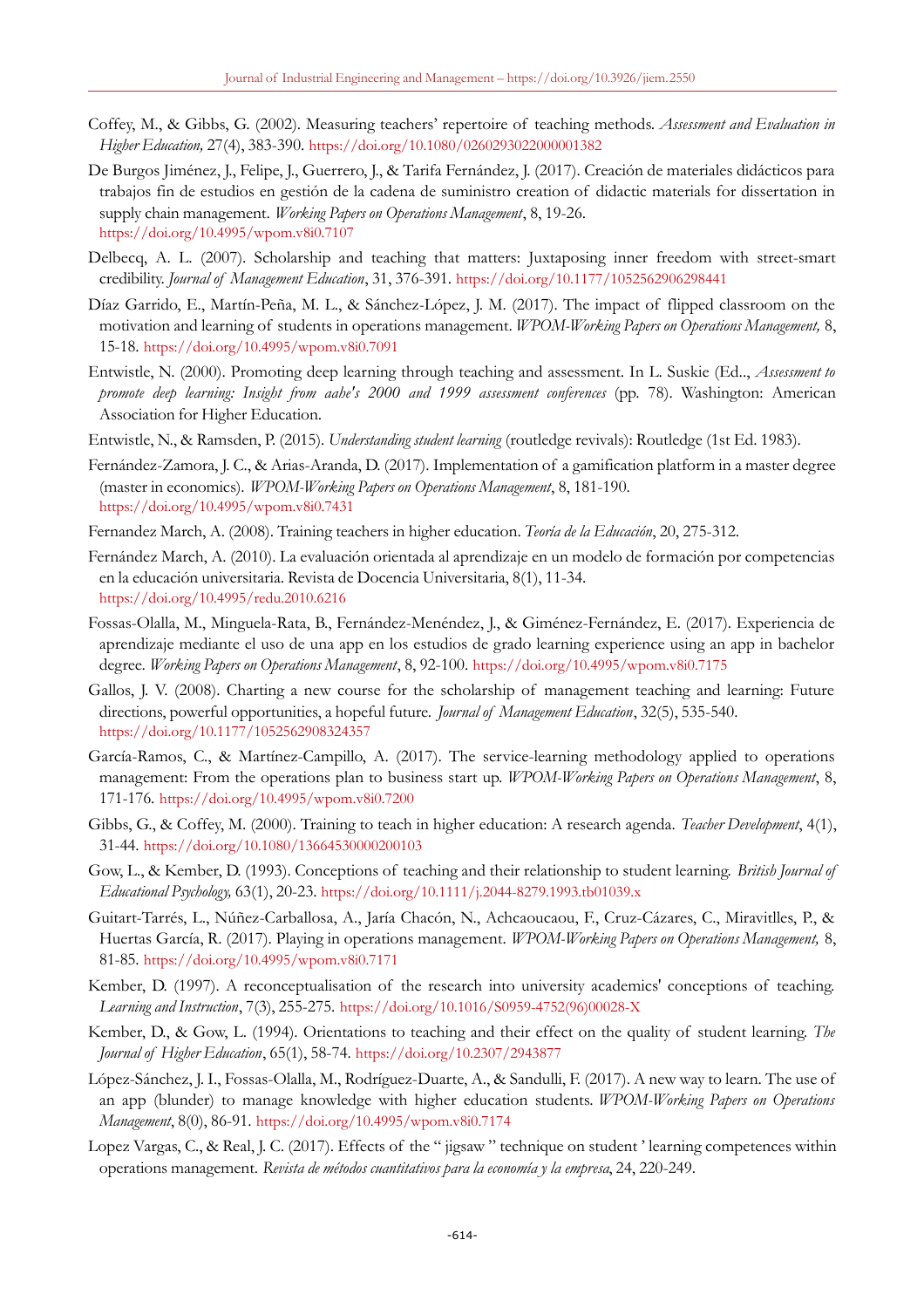- Maqueira Marín, J. M., Moyano Fuentes, J., & Bruque Cámara Pedro Nuñez-Cacho Utrilla, S. (2017). Diseño e implementación de una plataforma erp como entorno de aprendizaje en dirección de operaciones design and implementation of an erp platform as practice environment for learning in operations management. *Working Papers on Operations Management*, 8, 27-31. <https://doi.org/10.4995/wpom.v8i0.7112>
- Marimon, F., & Berbegal-Mirabent, J. (2017). Sinergias cruzadas entre el aprendizaje de contenidos propios de dirección de operaciones y el uso de herramientas de análisis genéricas cross learning synergies between operation management content and the use of generic analytic tools. *Working Papers on Operations Management,* 8, 13-14. <https://doi.org/10.4995/wpom.v8i0.7015>
- Marin-Garcia, J. A. (2007). *Taller sobre grounded theory y análisis cualitativo de datos con atlas.* <http://polimedia.upv.es/polimedia.v2/lanza/index.asp?id=ceb62aae-f068-114f-8751-68e5541953ef&existe400=1>
- Marin-Garcia, J. A., Maheut, J., & Garcia-Sabater, J. J. (2017). Comparison of different ways of compute the grades of continuous assessment in the final grade. *WPOM-Working Papers on Operations Management*, 8(SpIss), 1-12.
- Martínez Jurado, P. J., & Moyano Fuentes, J. (2017). Aprendiendo a enseñar lean management mediante juegos: Revisión sistemática de la literatura learning to teach lean management through games: Systematic literature review. *Working Papers on Operations Management*, 8, 164-170. <https://doi.org/10.4995/wpom.v8i0.7199>
- Marton, F., Hounsell, D., & Entwistle, N. (2005). *The experience of learning. Implications for teaching and studying in higher education*. 3rd (internet) Edition. Edinburgh: University of Edinburgh, Centre for Teaching, Learning and Assessment.
- Medina-López, C., Alfalla-Luque, R., & Marin-Garcia, J. A. (2011). Research in operations management teaching: Trends and challenges. *Intangible Capital,* 7(2), 507-548. <https://doi.org/10.3926/ic.2011.v7n2.p507-548>
- Mitchell, V. W., & Harvey, W. S. (in press). How preferable and possible is management research-led teaching impact? *Management learning*, 0(0), 1350507618770755.
- Morente, F., & Ferràs, X. (2017). Innovation management from the inside: An approach from attention and everyday praxis. *Intangible Capital*, 13(3), 640-667. <https://doi.org/10.3926/ic.1004>
- Morrell, K., & Learmonth, M. (2015). Against evidence-based management, for management learning. *Academy of Management Learning & Education*, 14(4), 520-533. <https://doi.org/10.5465/amle.2014.0346>
- New, J. R., Clawson, J. G., Coughlan, R. S., & Hoyle, J. B. (2008). How course portfolios can advance the scholarship and practice of management teaching. *Journal of Management Education*, 32(1), 8-22. <https://doi.org/10.1177/1052562907309158>
- Oltra Mestre, M. J., Garcia Palao, C., & Flor, M. (2017). Análisis de procesos del trabajo en equipo como recurso docente en los cursos de dirección de operaciones teamwork process analysis as a teaching resource in operations management courses. *Working Papers on Operations Management*, 8, 76-80.
- Paricio Royo, J. (2013). ¿repensar la formación del profesorado?¿porqué habríamos de hacer tal cosa? *Revista de Docencia Universitaria*, 11(3).
- Paricio Royo, J. (2017). *Los focos de la investigación en educación superior.* Valencia (Spain).
- Paricio Royo, J., & Allueva Pinilla, A. I. (2011). *Prácticas y modelos innovadores para la mejora y calidad de la docencia.* Prensas Universitarias de Zaragoza.
- Pearce, J. L. (2007). We are who we teach how teaching experienced managers fractures our scholarship. *Journal of Management Inquiry,* 16(2), 104-110. <https://doi.org/10.1177/1056492607302412>
- Prosser, M., & Trigwell, K. (1997). Relations between perceptions of the teaching environment and approaches to teaching. *British Journal of Educational Psychology,* 67(1), 25-35. <https://doi.org/10.1111/j.2044-8279.1997.tb01224.x>
- Ramírez, F. J., & García-Villaverde, P. M. (2017). Ddi tool: Un juego serio para el desarrollo de las competencias de los estudiantes de grado y postgrado en el entorno de la dirección de operaciones ddi tool: A serious game for the development of competences of graduate and postgraduate students in the operations management environment. *Working Papers on Operations Management*, 8, 50-53. <https://doi.org/10.4995/wpom.v8i0.7127>
- Ramsden, P. (1992). *Learning to Teach in Higher Education.* Routledge.